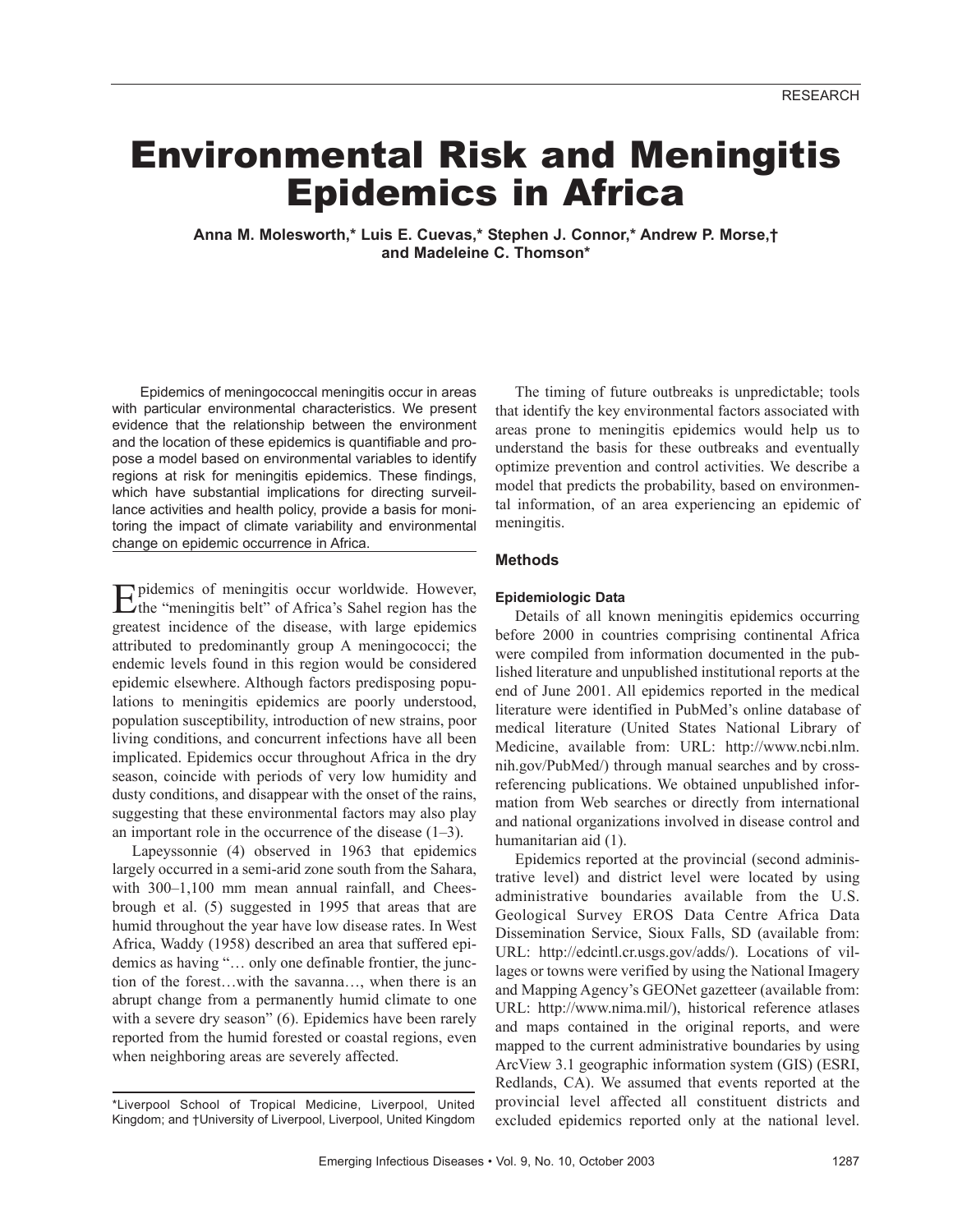Events affecting parts of any one country in one epidemic season were considered as one epidemic. We then classified the 3,281 districts of Africa as ever or never having experienced a documented epidemic of meningitis. In this analysis, no attempt was made to distinguish between epidemics of different scales.

### **Environmental Data**

Environmental information for the African continent was obtained from a variety of sources. In this analysis, we restricted data to variables available in the public domain with digital grid–based uniform continental coverage, which we considered important. Variables included monthly means (long-term averages) of absolute humidity (7), absorbing aerosols (dust) and rainfall, and land-surface maps of land-cover type and population density (Table 1). All data grids were incorporated into the GIS.

To collect the seasonal variation in climate while reducing the number of explanatory variables without loss of information, we reprocessed the monthly means of each variable to create a single surface comprising categories representing unique seasonal profiles. This reprocessing involved submitting the monthly means to a principal components analysis followed by a clustering procedure in which we grouped regions with a similar seasonal profile using ADDAPIX software (version 2.05, S. Griguolo, University of Venice, Italy, available from: URL: http://metart.fao.org/T\_I/GBR/Tools/Eaddapix.htm). This software performs spatial and temporal analyses of timeseries data in continuous grid-based surfaces (8). The use of seasonal profiles for describing the climate of an area is widely used in crop monitoring in agriculture and has been used in modeling malaria prevalence in Gambia (9). The profile surfaces were then imported into ArcView 3.1 (ESRI). The seasonal absolute humidity profile is shown in Figure 1.

For every district, a value was extracted in GIS representing those grid cells of each profile surface contained within the district boundary. These values comprised the

most common seasonal profile class for each variable (absolute humidity, dust, and rainfall), the most common land-cover type, and the geometric mean population density.

## **Analysis**

A logistic regression analysis was used to identify associations between a district ever or never having experienced an epidemic and the environment by using SPSS 11.0 software (SPSS Inc., Chicago, IL). Explanatory variables were first investigated individually and then entered stepwise into a forward conditional multiple regression analysis. Because of the need to reduce colinearity, we did not analyze environmental variables with similar geographic distributions together in the same model. The final model was based on the simplest approach and a combination of variables that best predicted the distribution of epidemics. This model was created with and without weighting for the inverse size of the district to assign less weight to larger districts, which may have been more prone to ecologic variation and therefore inadequately represented by a single value. The probability of each district ever having had an epidemic was predicted by using the model. These probabilities were grouped into risk categories and mapped, and the estimated total population was extracted in GIS derived from population density forecasts (U.S. Geological Survey, 1990).

The sensitivity and specificity of the model were assessed by examining the agreement between predicted and observed epidemic experience by using a receiveroperator characteristics (ROC) curve to select the optimal probability cutoff values on which predictions are based (10). The dataset was then split at random into two parts containing approximately 60% and 40% of the 3,281 districts. The model was recreated with the 60% dataset, using the same variables as above and used to predict the risk for epidemics in the remaining 40% (the validation set). We repeated this process 10 times and compared the mean sensitivity and specificity of the validation set with the model

| Table 1. Characteristics of the environmental variables |                     |               |                                                           |  |  |  |
|---------------------------------------------------------|---------------------|---------------|-----------------------------------------------------------|--|--|--|
| Variable                                                | Temporal resolution | Time period   | Resolution of grid squares                                |  |  |  |
| Interpolated meteorologic station data <sup>a</sup>     |                     |               |                                                           |  |  |  |
| Average daily mean absolute humidity                    | Mean monthly        | 1961-1990     | $0.5^{\circ}$ lat x $0.5^{\circ}$ long (nominal 50 km)    |  |  |  |
| Average daily rainfall                                  | Mean monthly        | $1961 - 1990$ | $0.5^{\circ}$ lat x $0.5^{\circ}$ long (nominal 50 km)    |  |  |  |
| Remotely sensed satellite data <sup>b</sup>             |                     |               |                                                           |  |  |  |
| Average daily aerosol index (dust)                      | Mean monthly        | 1980-1999     | $1.0^{\circ}$ lat x $1.25^{\circ}$ long (nominal 100 km)  |  |  |  |
| Digital maps                                            |                     |               |                                                           |  |  |  |
| Land-cover type <sup>c</sup>                            |                     | 1992-1993     | $1 \times 1$ km                                           |  |  |  |
| Population density <sup>d</sup>                         |                     | 1990          | $0.042^{\circ}$ lat x $0.042^{\circ}$ long (nominal 4 km) |  |  |  |

<sup>a</sup>Mean monthly climate averages (1961–1990) for absolute humidity and rainfall (the former derived from vapor pressure and mean temperature [7]) were obtained from the Climate Research Unit, University of East Anglia, UK (available from: URL: http://ipcc-ddc.cru.uea.ac.uk/).

<sup>b</sup>Dust was obtained as monthly aerosol index coverages from the U.S. National Aeronautics and Space Administration (NASA), Goddard Space Flight Center, Maryland (available from: URL: http://www.gsfc.nasa.gov/), excluding the period May 1993 to June 1996 for which data are not available.

CLand-cover type was obtained from the USGS NASA PATHFINDER 1km project (available from: URL: http://edcdaac.usgs.gov/1KM/1kmhomepage.html/). U.S. Geologic Survey 1990 population density forecasts (available from: URL: http://grid2.cr.usgs.gov/globalpop/africa/).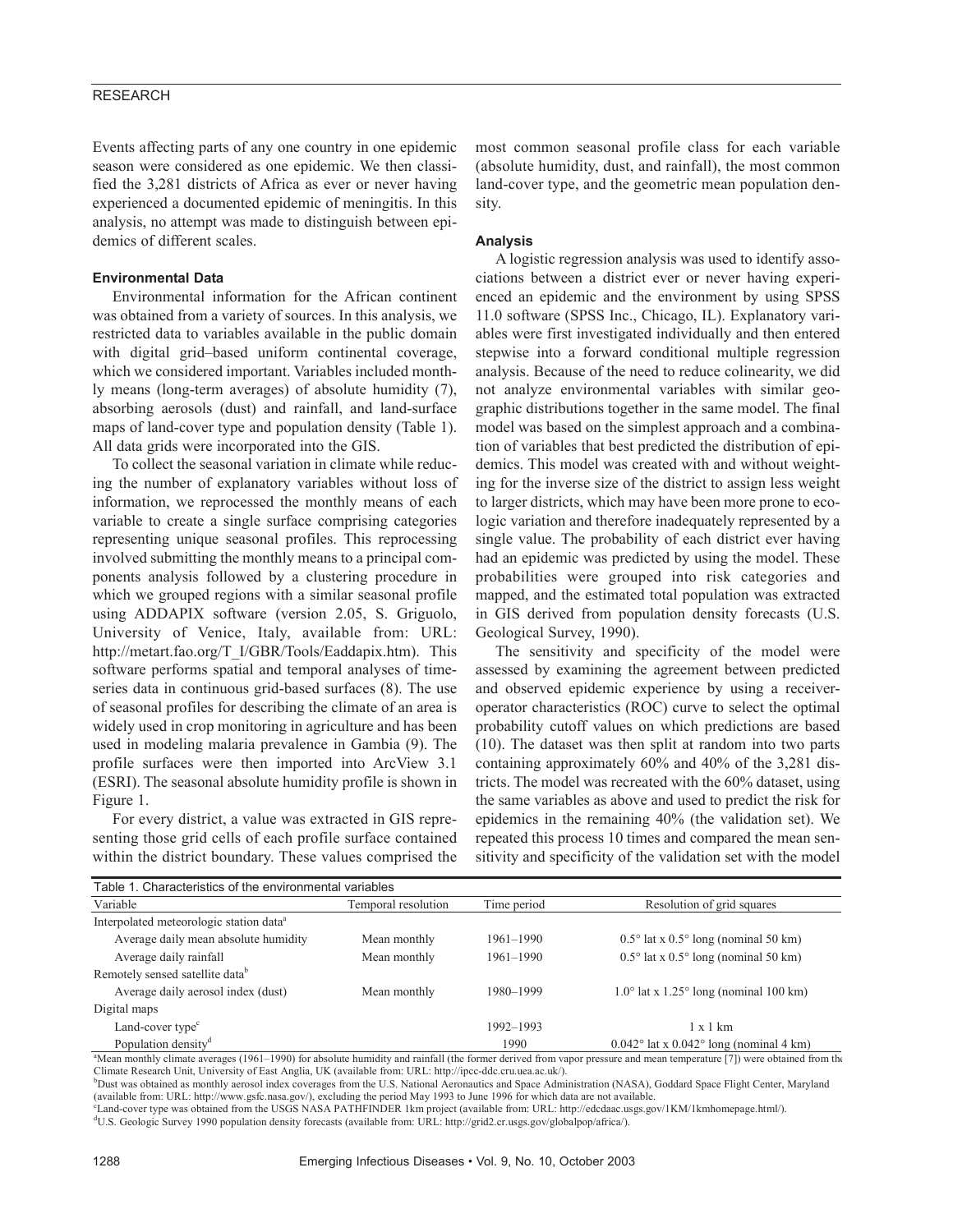

Figure 1. Ecologic variation in the seasonal profile of absolute humidity. a) spatial variation in profile class; b) representative profile class.

derived from the entire dataset. Residuals resulting from the differences between the observed and predicted risks were also calculated and mapped to establish whether errors in the model were randomly distributed, thereby supporting the validity of the model throughout the continent.

## **Results**

The earliest documented meningitis outbreak in Africa affected a French garrison in 1841 in Algiers (11), and ≥425 epidemics were documented at the subnational level for the next 158 years. These epidemics affected at least 1,231 (38%) of the 3,281 continental districts. Supporting our earlier findings, epidemics were not evenly distributed across the continent, instead affecting mainly districts in the Sahel and south of this region and extending from northern Uganda and the eastern part of Democratic Republic of Congo, through the Great Lakes and the Rift Valley regions to Malawi and northeastern Mozambique, and from northeastern Mozambique west and south to include other parts of southern Africa (Figure 2a) (1).

Absolute humidity, dust and rainfall profiles, land-cover type, and population densities were independently associated with the location of epidemics. However, we found that absolute humidity profile and land-cover type were the best predictors in the final multivariable model. Certain dust profiles and population density made only marginal difference to the performance of the model and were excluded to maintain simplicity. In addition, absolute humidity and rainfall profiles predicted similar risks in geographic locations in north and west Africa, but a model including the former performed better for the entire continent than one including rainfall; for this reason, we kept absolute humidity as a variable. Weighting for district size did not improve the performance of the model and was discarded.

The model, which is based on the absolute humidity profile and land-cover type, is described in terms of its baseline characteristics, estimated coefficients, standard errors, and contribution of the variables in Table 2. The risk map for epidemic experience in Africa derived from this model is presented in Figure 2b. The most important



Figure 2. Distribution of districts where epidemics of meningococcal meningitis are likely to occur. a) observed distribution of meningitis epidemics (1841–1999). b) predicted probabilty of epidemic experience based on environmental variables.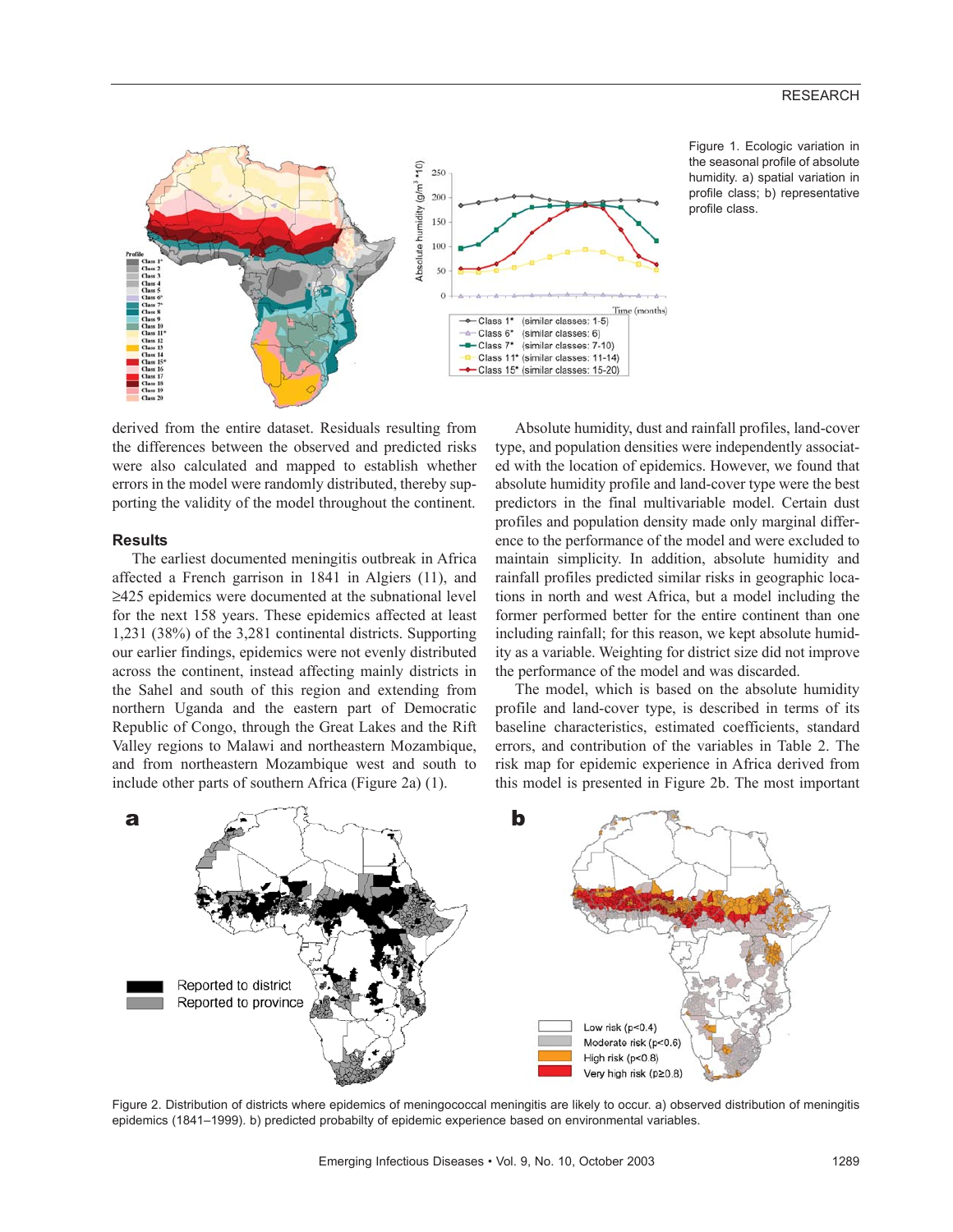|                                                                                                                           | Epidemic experience (n districts) <sup>a</sup> |                             | Multivariable analysis |                        |
|---------------------------------------------------------------------------------------------------------------------------|------------------------------------------------|-----------------------------|------------------------|------------------------|
| Variable                                                                                                                  | Ever $(\% )$                                   | Never                       | $\beta$                | <b>SE</b>              |
| Absolute humidity profileb                                                                                                |                                                |                             |                        |                        |
| Class 1                                                                                                                   | 15(3)                                          | 527                         | Reference              |                        |
| Class 2                                                                                                                   | 9(6)                                           | 153                         | 0.59                   | 0.44                   |
| Class 3                                                                                                                   | 19(8)                                          | 228                         | 1.00 <sup>c</sup>      | 0.36                   |
| Class 4                                                                                                                   | 43 (47)                                        | 48                          | $3.48^\circ$           | 0.35                   |
| Class 5                                                                                                                   | 143(61)                                        | 93                          | $3.97^\circ$           | 0.31                   |
| Class 6                                                                                                                   | 0(0)                                           | $\overline{2}$              | $-2.44$                | 15.73                  |
| Class 7                                                                                                                   | 118 (47)                                       | 132                         | 3.29 <sup>c</sup>      | 0.30                   |
| Class 8                                                                                                                   | 40(28)                                         | 102                         | $2.40^\circ$           | 0.33                   |
| Class 9                                                                                                                   | 106(48)                                        | 117                         | 3.31 <sup>c</sup>      | 0.31                   |
| Class 10                                                                                                                  | 46(22)                                         | 161                         | $2.12^{\circ}$         | 0.32                   |
| Class 11                                                                                                                  | 16(29)                                         | 39                          | $3.34^\circ$           | 0.43                   |
| Class 12                                                                                                                  | 1(11)                                          | $\,$ 8 $\,$                 | $2.17^d$               | 1.13                   |
| Class 13                                                                                                                  | 90(48)                                         | 97                          | $3.30^\circ$           | 0.32                   |
| Class 14                                                                                                                  | 44 (52)                                        | 40                          | 4.00 <sup>c</sup>      | 0.36                   |
| Class 15                                                                                                                  | 178 (74)                                       | 64                          | 4.46 <sup>c</sup>      | 0.32                   |
| Class 16                                                                                                                  | 7(37)                                          | 12                          | $3.61^\circ$           | 0.59                   |
| Class 17                                                                                                                  | 25(54)                                         | 21                          | 3.99 <sup>c</sup>      | 0.43                   |
| Class 18                                                                                                                  | 181 (80)                                       | 46                          | $4.82^{\circ}$         | 0.32                   |
| Class 19                                                                                                                  | 105(56)                                        | 84                          | $3.60^\circ$           | 0.31                   |
| Class 20                                                                                                                  | 46 (39)                                        | 73                          | $3.45^{\circ}$         | 0.35                   |
| Land-cover type                                                                                                           |                                                |                             |                        |                        |
| Savanna                                                                                                                   | 646 (39)                                       | 1006                        |                        | Reference              |
| Dryland cropland/pasture                                                                                                  | 44 (39)                                        | 68                          | $-0.38$                | 0.23                   |
| Irrigated cropland/pasture                                                                                                | 0(0)                                           | 9                           | $-7.02$                | 7.14                   |
| Cropland/grassland mosaic                                                                                                 | 198 (53)                                       | 174                         | $-0.07$                | 0.14                   |
| Cropland/woodland mosaic                                                                                                  | 4(4)                                           | 105                         | $-1.97^{\circ}$        | 0.56                   |
| Grassland                                                                                                                 | 123 (67)                                       | 61                          | 0.36                   | 0.19                   |
| Shrubland                                                                                                                 | 66 (34)                                        | 127                         | $-0.52$ <sup>c</sup>   | 0.19                   |
| Urban                                                                                                                     | 3(43)                                          | $\overline{4}$              | 0.32                   | 0.85                   |
| Broadleaf deciduous forest                                                                                                | 44 (39)                                        | 68                          | 0.17                   | 0.23                   |
| Evergreen broadleaf forest                                                                                                | 37(13)                                         | 248                         | 0.07                   | 0.24                   |
| Water bodies                                                                                                              | 20(38)                                         | 33                          | $-0.07$                | 0.33                   |
| Forest wetland                                                                                                            | 0(0)                                           | 24                          | $-2.82$                | 4.55                   |
| Barren/sparsely vegetated                                                                                                 | 46(28)                                         | 120                         | $-1.07^c$              | 0.24                   |
| Variable removed <sup>e</sup>                                                                                             | Log likelihood                                 | Change in -2 log likelihood | $\mathrm{d}\mathrm{f}$ | Significance of change |
| Absolute humidity profile                                                                                                 | $-2045.937$                                    | 877.963                     | 19                     | < 0.001                |
| Land-cover type                                                                                                           | $-1642.564$                                    | 71.217                      | 12                     | < 0.001                |
| <sup>a</sup> Excludes five districts for which environmental data were unavailable (in Sinai, Egypt, and Pemba, Tanzania) |                                                |                             |                        |                        |

<sup>b</sup> See Figure 1 for description of profile classes.

 $^{\text{d}}$ p value  $\leq$ 0.05.<br><sup>e</sup>Model if term removed.

factor associated with the distribution of epidemics was humidity. Areas without a marked distinction between wet and dry seasons were less likely to have had epidemics than those with contrasting seasons. The areas without distinction between wet and dry seasons include deserts and the humid parts of coastal and central Africa, much of which are forested, and the areas with contrasting seasons comprise the semiarid savannah and grasslands of the Sahel and east and southern Africa. Surface maps of Africa demonstrated a close correspondence between humidity and land-cover types in these regions. The model also

showed that, having accounted for the effects of humidity, sparsely vegetated and barren regions, areas of woodland mosaic, and shrub land were less likely than other regions to have ever had an epidemic. The Sahel, which has a prolonged dry season with low humidity was identified as the area with the greatest risk  $(p>0.6)$ . Peripheral regions along its southern borders, where the dry season is shorter and less extreme, carry a moderate risk  $(p>0.4)$ . The peripheral region extends from southern Sudan and Ethiopia to the Great Lakes and Rift Valley regions and parts of southern Africa peripheral to desert areas.

 $\frac{c}{d}$  value  $\leq 0.01$ .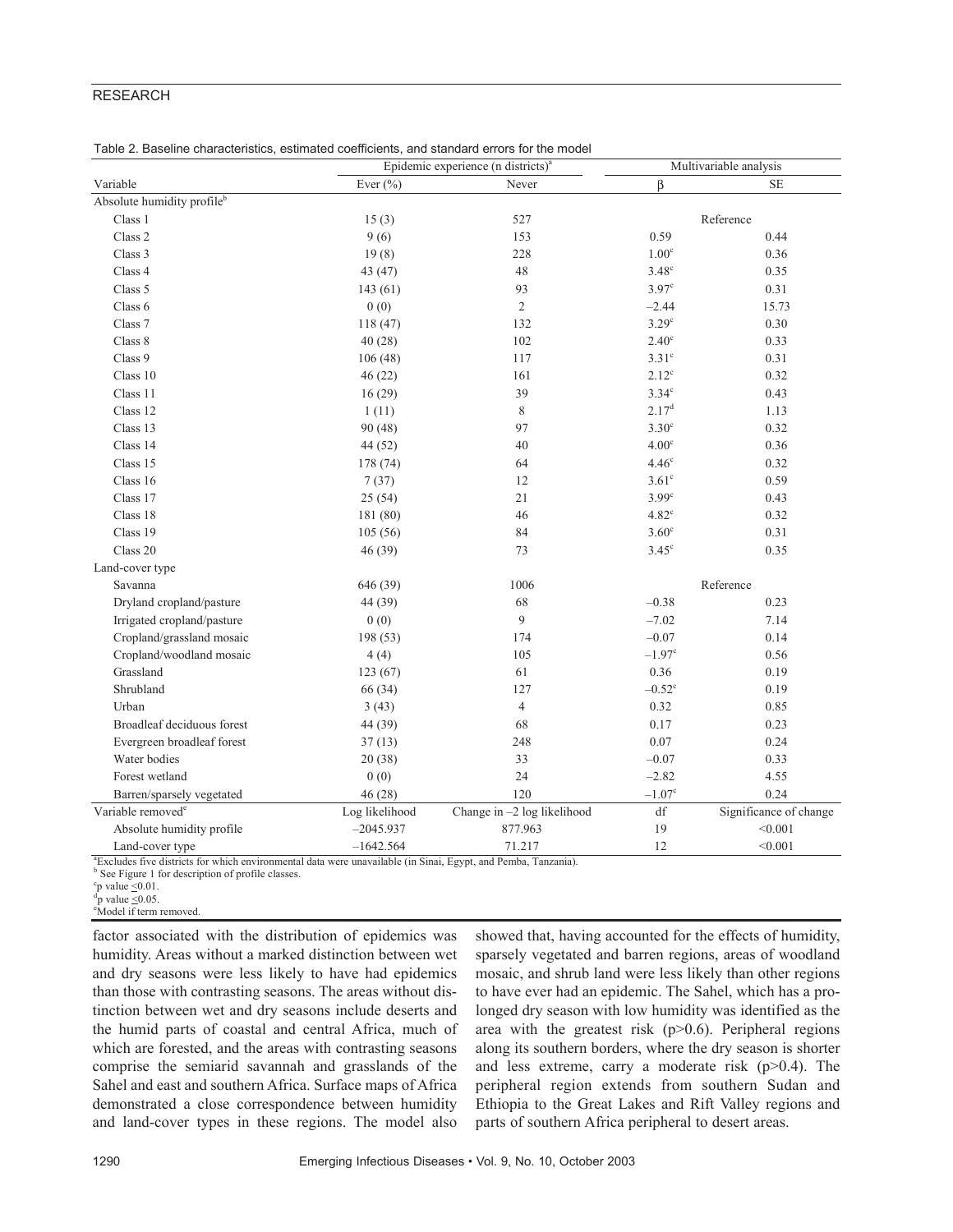The ROC curve used to describe the performance of the model in terms of its sensitivity and specificity at various cutoffs, and its overall accuracy independent of a single probability cutoff is shown in Figure 3. The model can discriminate between districts that have experienced epidemics and those that have never been affected. When the values for randomly selected districts were entered into the model, the epidemic risk assigned was higher for districts with epidemics than for those without in 82% of the cases. The areas identified by the model coincide to a large extent with the areas observed to have experienced epidemics. By using a probability cutoff value of  $\geq 0.4$  for predicting epidemic experience, the model had a sensitivity and specificity of 83% and 67%, respectively; these statistics were confirmed in the validation process (Table 3). The map of residual risk unaccounted for by the model had a random distribution, as expected for a model that worked well across the continent (not shown). According to the model, 7% of the population of Africa live in very high-risk areas, 17% in high, and 27% in moderate (based on 1990 estimates), corresponding to 44, 102, and 162 million people, respectively (Table 4).

# **Discussion**

This study represents a comprehensive and detailed description of the spatial distribution of meningitis epidemics at the district level in Africa and the first attempt to develop a spatial forecasting model for meningitis epidemics on the basis of the environmental characteristics of the continent considered a priori to be related to the spatial distribution of epidemics. The data have limitations that need to be considered for the proper interpretation of the models. For example, census data for Africa have limited accuracy (12), variables derived through remote sensing may only partially capture surface conditions, and data from meteorologic stations in Africa are often incomplete (13–15). The epidemiologic data span more than a century whereas the environmental and population data are relatively recent. In addition, some epidemics were likely never reported, and small outbreaks and those occurring in the 19th and early 20th centuries are likely to be disproportionately underrepresented. Problems in defining epidemics exist as well, since most reports lack clear or internationally recognized criteria; we had to accept the perception of an increased incidence that prompted outbreak reports. Moreover, the aggregation of local level statistics to an often larger and somewhat arbitrary district level, discrepancies between where people become ill and the location of notifying health facilities, and changes to district boundaries over time may each have resulted in potential loss of specificity. Despite these limitations, major outbreaks were unlikely to have gone completely unreported, and the long-term cumulative distribution of events is like-



Figure 3. Receiver-operator characteristics curve for the model.

ly not misrepresented on a pancontinental scale. While population densities in Africa have increased greatly during the last 150 years and substantial land-use change (particularly in West Africa) is known to have occurred, the model was still able to identify the meningitis belt and areas previously described at risk beyond the Sahel (2–5,16); reports of epidemics occurring since 1999 have coincided with this description (available from: URL: http://www.who.int/disease-outbreak-news/).

The model also has its limitations. We are aware of those imposed on the analysis by spatial relationships in the data, which indicate that the importance of regression effects may be overstated (17). No perfect model exists, but one can be developed that is based on the simplest approach and combination of variables that can be used to distinguish between areas with high and low risk of epidemic experience. We were restricted by the limited avail-

| Table 3. Performance of the model for predicting epidemic<br>experience at the district level <sup>a</sup> |       |                                      |                                      |  |
|------------------------------------------------------------------------------------------------------------|-------|--------------------------------------|--------------------------------------|--|
| Epidemic experience                                                                                        |       | Observed                             |                                      |  |
| Predicted                                                                                                  | Ever  | Never                                | Total districts                      |  |
| Ever                                                                                                       | 1,022 | 682                                  | 1,704                                |  |
| Never                                                                                                      | 209   | 1,363                                | 1,572                                |  |
| Total districts                                                                                            | 1,231 | 2,045                                | 3,276                                |  |
| Model                                                                                                      |       | Sensitivity %<br>$(95\% \text{ CI})$ | Specificity %<br>$(95\% \text{ CI})$ |  |
| Final $(100\%)$                                                                                            |       | 83 (81 to 85)                        | $67(65 \text{ to } 69)$              |  |
| Mean validation (40%)<br>$(n=1a)$                                                                          |       | 84 (80 to 87)                        | 65 (62 to 69)                        |  |

Excludes five districts for which environmental data were unavailable CI, confidence interval.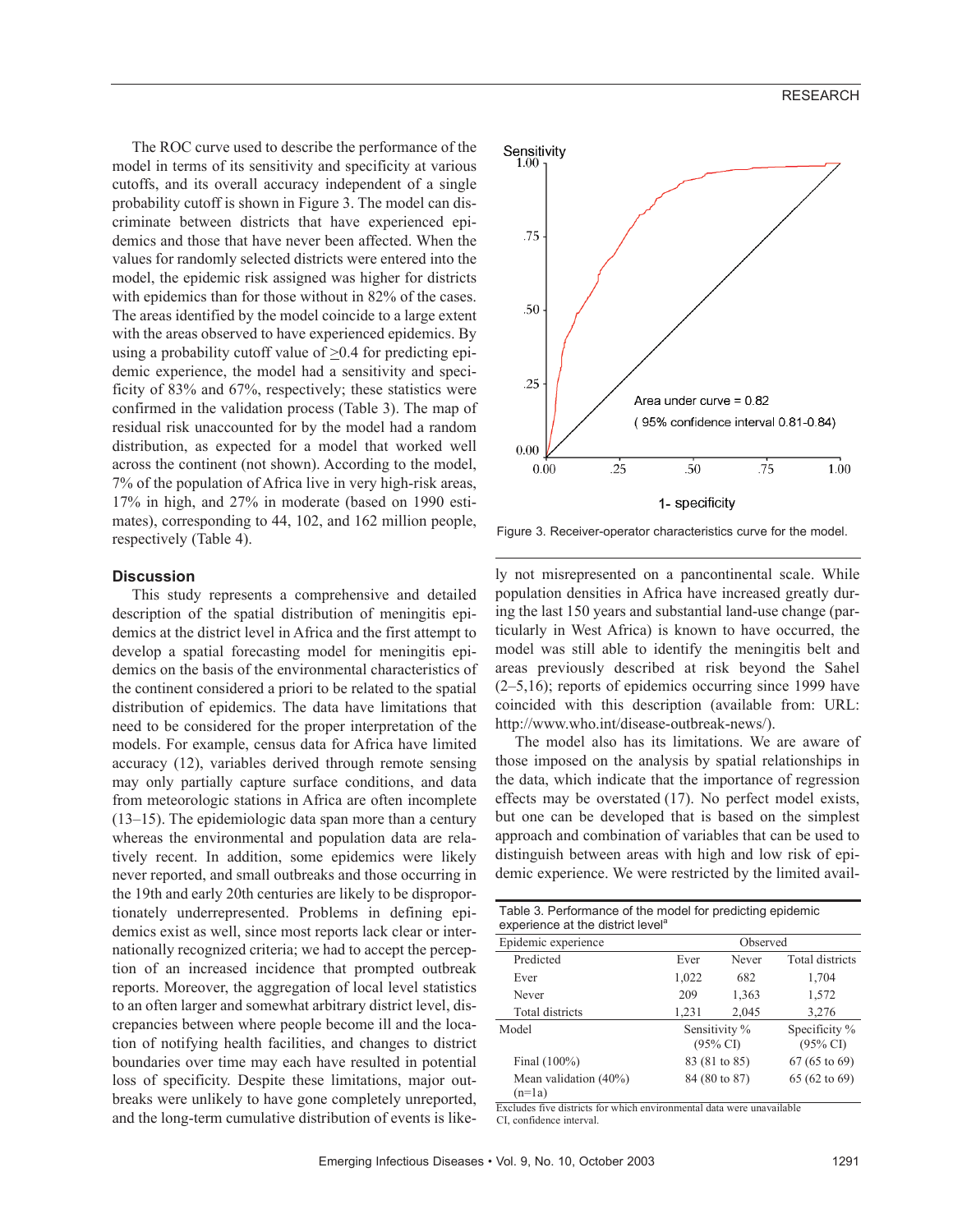| EDIUEITIIUS III AITIU A |                  |                                    |  |  |
|-------------------------|------------------|------------------------------------|--|--|
| <b>Risk</b>             | No. of districts | 1990 population in millions $(\%)$ |  |  |
| Low                     | 1,572            | 291 (49)                           |  |  |
| Moderate                | 971              | 162(27)                            |  |  |
| High                    | 482              | 102(17)                            |  |  |
| Very high               | 251              | 44 (7)                             |  |  |
| Not known               |                  | $1 \left( \leq l \right)$          |  |  |
| Total                   | 3,281            | 600                                |  |  |

Table 4. Population residing in districts at risk for meningitis epidemics in Africa

ability of suitable datasets and chose the simplest combination of variables that best predicted outcome. While this choice is likely to have oversimplified the association between meningitis epidemics and the environment, the model has the advantage of using data that are available in the public domain and, being based on a simple combination of variables, are an important basis on which to develop research and future operational applications in resource-limited settings.

The analysis indicates not only that absolute humidity profiles and land-cover types can be used to distinguish between areas with high and low risk of epidemics but also that population density and dust may also be implicated. The incidence of meningococcal disease has previously been correlated with dry and dusty conditions in tropical and temperate climates (18–21). Humidity and land cover were included in the final model for statistical reasons, but dust and population density still have an independent effect and may be important in determining epidemic occurrence (22). The potential role of dust in precipitating epidemics is particularly interesting since dustiness in the meningitis belt has increased dramatically since the Sahelian droughts of the 1970s and 1980s. However, how environmental variables interact is unclear and remains the subject of extensive climatologic research. Furthermore, we did not take into account the effect of other nonenvironmental factors likely to be related to epidemics, such as population movement, vaccination coverage, and recent epidemics in the area. A combination of conditions is likely to be necessary for an epidemic to occur, and these nonenvironmental variables are likely to have additional predictive potential and should be considered in further studies.

Risk maps of vector-borne diseases in Africa based on environmental data have received considerable attention in recent years and are tools with public health potential (10,15). The mechanisms by which environmental factors influence meningitis epidemics in Africa are unclear (3). Areas within the traditional meningitis belt and beyond, however, are environmentally susceptible to epidemics with potentially large populations at risk; markers such as absolute humidity and dust profiles, land-cover type, and population density are independent predictors of these

areas. In addition, rainfall and dust are predictors in some, but not all regions, and the potential to develop region-specific models that could be more sensitive within given ecologic zones warrants further study. Our findings could facilitate the development of models to identify regions with increased vulnerability to epidemics in the future and provide a basis for monitoring the impact of climate variability and environmental change on epidemic occurrence in Africa.

### **Acknowledgments**

We thank Jay Herman for facilitating access to the aerosol data used in the analyses, Ian Hastings for statistical advice, and all persons and organizations that have contributed to the Meningitis Forecasting Project for their support and collaboration.

Financial support was received from the Meningitis Research Foundation (UK), the U.S. National Oceanic and Atmospheric Administration Office of Global Programs, and Médecins Sans Frontières.

Ms. Molesworth is a senior scientist at the Health Protection Agency Communicable Disease Surveillance Centre, London, UK. She has a research background in epidemiology and public health. Her interests include the application of geographic information systems to infectious disease epidemiology.

# **References**

- 1. Molesworth AM, Thomson MC, Connor SJ, Cresswell MC, Morse AP, Shears P, et al. Where is the meningitis belt? Defining an area at risk of epidemic meningitis in Africa. Trans R Soc Trop Med Hyg 2002;96:242–9.
- 2. Moore PS. Meningococcal meningitis in sub-Saharan Africa: a model for the epidemic process. Clin Infect Dis 1992;14:515–25.
- 3. Greenwood B. Meningococcal meningitis in Africa. Trans R Soc Trop Med Hyg 1999;93:341–53.
- 4. Lapeyssonnie L. La méningite cérébro-spinale en Afrique. Bull World Health Organ 1963;28(Suppl 1):3–114.
- 5. Cheesbrough JS, Morse AP, Green SDR. Meningococcal meningitis and carriage in western Zaire: a hypoendemic zone related to climate? Epidemiol Infect 1995;114:75–92.
- 6. Waddy BB. Frontiers and disease in West Africa. J Trop Med Hyg 1958;61:100–7.
- 7. Monteith J, Unsworth M. Principles of environmental physics. London: Butterworth Heinemann; 1990.
- 8. Griguolo S. ADDAPIX: Pixel-by-pixel classification for zoning and monitoring. FAO Technical Report, SD:GCP/INT/578/NET. Rome: FAO; 1996.
- 9. Thomson MC, Connor SJ, D'Alessandro U, Rowlingson B, Diggle P, Cresswell M, et al. Predicting malaria infection in Gambian children from satellite data and bed net use surveys: the importance of spatial correlation in the interpretation of results. Am J Trop Med Hyg 1999;61:2–8.
- 10. Brooker S, Hay, S, Bundy D. Tools from ecology: useful for evaluating infection risk models? Trends Parasitol 2002;18:70–4.
- 11. Chalmers AJ, O'Farrell WR. Preliminary remarks upon epidemic cerebrospinal meningitis as seen in the Anglo-Egyptian Sudan. J Trop Med Hyg 1916;19:101–27.